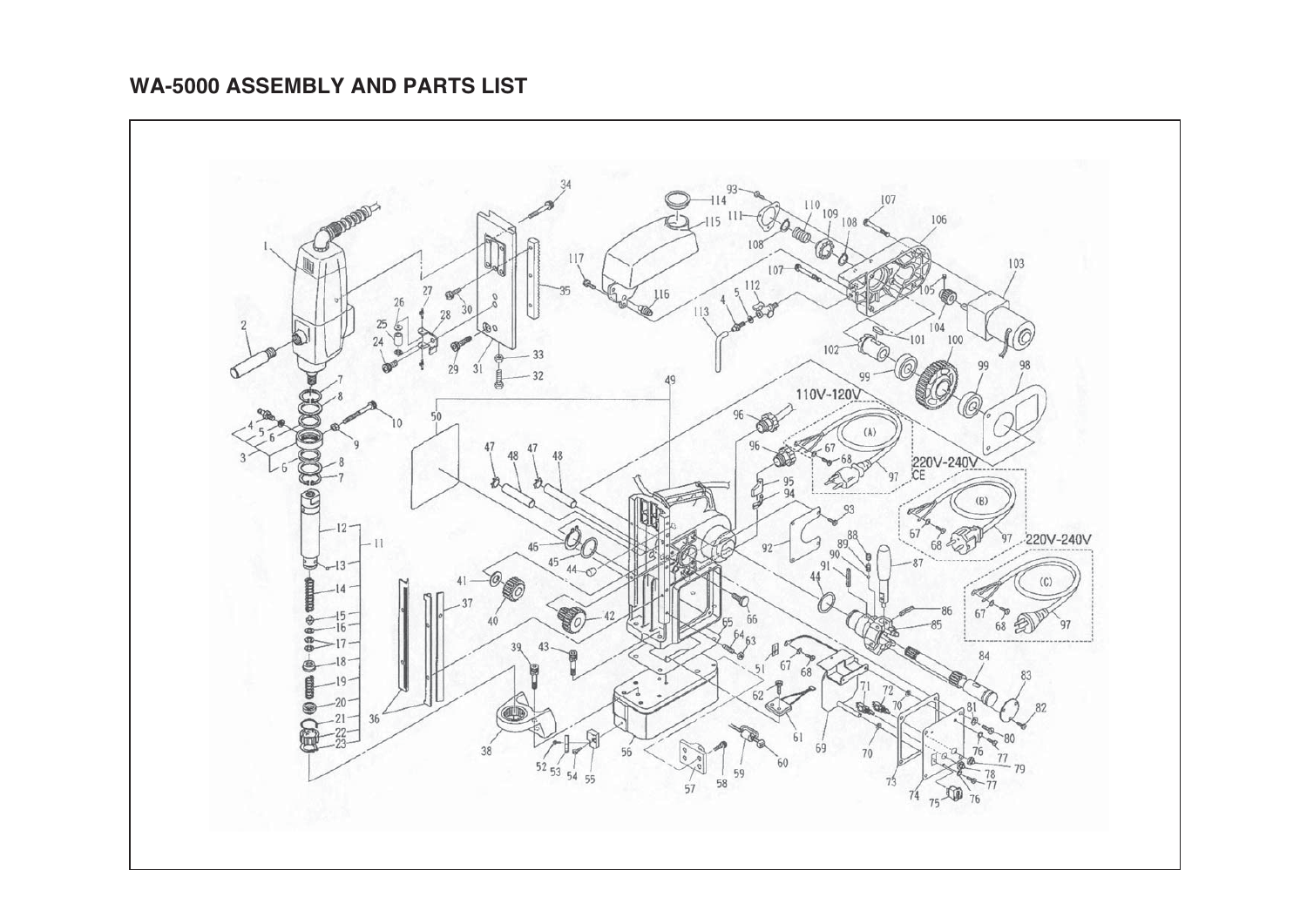## The parts numbers with ( ) are included in the Ass'y parts written above them.

| No.            | Part No.  | <b>Part Name</b>                      | Q'ty           | Price | No. | Part No. | <b>Part Name</b>                   | Q'tv           | Price | No. | Part No.           | <b>Part Name</b>          | Q'ty           | Price |
|----------------|-----------|---------------------------------------|----------------|-------|-----|----------|------------------------------------|----------------|-------|-----|--------------------|---------------------------|----------------|-------|
|                | TB07169   | Drill Motor Ass'y (115V)              | 1 set          |       |     | TB07174  | Square Pole (Magnet) Ass'y (115V)  | 1 set          |       | 111 | TQ06777            | Cover Plate               | $\mathbf{1}$   |       |
| $\overline{1}$ | TB07184   | Drill Motor Ass'y (230V)              | 1 set          |       | 56  | TB07185  | Square Pole (Magnet) Ass'y (230V)  | 1 set          |       | 112 | TP14495            | Petcock Valve 1/8(PT)     | $\overline{1}$ |       |
|                | (TB05187) | Carbon Brush Ass'y (2 pcs/set)        | 1 set          |       | 57  | TP17985  | Chain Guide                        | $\mathbf{1}$   |       | 113 | TB01098            | Tube 4 X 7 X 3000         | $\overline{1}$ |       |
| $\overline{2}$ | TB02534   | Side Handle Ass'v                     | 1 set          |       | 58  | TP01644  | Hex. Socket Head Bolt 6 X 12       | $\overline{4}$ |       | 114 | TQ06785            | Rubber Cap                | $\overline{1}$ |       |
| 3              | TB00496   | Oil Ring Sub Ass'y                    | 1 set          |       | 59  | TQ06864  | Hinged-Clamp Core                  | $\overline{1}$ |       | 115 | TQ06784            | Oil Tank                  | $\overline{1}$ |       |
| $\overline{4}$ | (TP14500) | Hose Nipple                           | $\overline{2}$ |       | 60  | TB00573  | D Cord Ass'y                       | 1 set          |       | 116 | TQ06786            | Rubber Plug               | $\overline{1}$ |       |
| 5              | (CP21947) | Seal Packing                          | $\overline{2}$ |       | 61  | TB01363  | <b>Slide Detection Device</b>      | $\overline{1}$ |       | 117 | TP04715            | Hex. Bolt 4 X 8           | $\overline{3}$ |       |
| 6              | (TP14499) | Oil Seal GD38 X 48 X 4                | $\overline{c}$ |       | 62  | TP14471  | Hex. Socket Bolt 4 X 20            | $\overline{2}$ |       |     |                    |                           |                |       |
| $\overline{7}$ | TP14969   | Retaining Ring ISTW-38                | $\overline{c}$ |       | 63  | TP07419  | Hex. Nut Type 3 M6                 | 5              |       |     |                    |                           |                |       |
| 8              | TP12773   | Washer 38.5 X 54 X 1                  | $\overline{2}$ |       | 64  | TQ00730  | Hex. Socket Set Screw 6 X 20       | 5              |       |     |                    |                           |                |       |
| 9              | LP10496   | Hex. Nut M6                           | $\overline{1}$ |       | 65  | TQ06794  | Packing Pole (Gasket/Magnet)       | $\overline{1}$ |       |     |                    |                           |                |       |
| 10             | TP05469   | Hex. Bolt 6 X 45                      | $\mathbf{1}$   |       | 66  | TP02931  | Set Screw                          | $\overline{1}$ |       |     | <b>ACCESSORIES</b> |                           |                |       |
| 11             | TB07172   | Arbor Body Ass'y                      | 1 set          |       | 67  | TP04464  | Toothed Locking Washer M4          | $\overline{c}$ |       |     |                    |                           |                |       |
| 12             | (TQ10650) | Arbor Body                            | $\mathbf{1}$   |       | 68  | LP08489  | + Screw 4 X 6                      | $\overline{2}$ |       | No. | Part No.           | <b>Part Name</b>          | Q'ty           | Price |
| 13             | (TB01672) | Ball 5/16 Ass'y                       | 1 set          |       |     | TB07214  | Control Board Ass'y (115V)         | 1 set          |       |     | TP04696            | Hex. Wrench Key 3         | $\mathbf{1}$   |       |
| 14             | (TQ10649) | Spring 1.4 X 16.2 X 135               | $\mathbf{1}$   |       | 69  | TB07215  | Control Board Ass'y (230V)         | 1 set          |       |     | TP01939            | Hex. Wrench Key 4         | $\mathbf{1}$   |       |
| 15             | (TQ01895) | Pilot Spacer                          | $\mathbf{1}$   |       | 70  | TP11994  | O-Ring P-4                         | 3              |       |     | TP17014            | Spanner 8 X 10            | $\mathbf{1}$   |       |
| 16             | (TP15848) | Spacer 10.5 X 19 X 5                  | $\mathbf{1}$   |       | 71  | TB07055  | Switch "ON" SW3 Ass'y              | 1 set          |       |     | <b>UEA0850</b>     | Pilot Pin 5/16" X 2" DOC  | $\overline{1}$ |       |
| 17             | (TP13905) | Retaining Ring RTW-19                 | $\overline{c}$ |       | 72  | TB07054  | Switch "OFF" SW2 Ass'y             | 1 set          |       |     | TA99027            | Safety Chain Ass'y        | 1 set          |       |
| 18             | (TB01348) | Washer Ass'v                          | 1 set          |       | 73  | TQ06787  | Packing Body (Gasket)              | $\overline{1}$ |       |     | TB02145            | Cutting Oil 0.5L          | $\mathbf{1}$   |       |
| 19             | (TQ01898) | Spring 0.8 X 12 X 31                  | $\mathbf{1}$   |       | 74  | TQ10654  | Switch Plate                       | $\overline{1}$ |       |     | TB05418            | Chip Guard Ass'y          | 1 set          |       |
| 20             | (TB01349) | Push Ring Ass'y                       | 1 set          |       | 75  | TQ07306  | Rocker Switch 6.3 1935.31          | $\overline{1}$ |       |     | TQ01658            | <b>Instruction Manual</b> | $\overline{1}$ |       |
| 21             | (TQ01896) | <b>Twist Spring</b>                   | $\mathbf{1}$   |       | 76  | TQ00258  | Seal Washer M4                     | 3              |       |     |                    |                           |                |       |
| 22             | (TQ01897) | Sleeve                                | $\mathbf{1}$   |       | 77  | TQ01526  | Pan Head Screw 4 X 6               | 3              |       |     |                    |                           |                |       |
| 23             | (TP15239) | Retaining Ring C-28                   | $\mathbf{1}$   |       | 78  | TQ10085  | Switch Cover (Black Rubber Cap)    | $\overline{1}$ |       |     |                    |                           |                |       |
| 24             | TP03247   | Hex. Socket Bolt 10 X 15              | $\mathbf{1}$   |       | 79  | TQ10467  | Switch Cover (Red Rubber Cap)      | $\mathbf{1}$   |       |     |                    |                           |                |       |
| 25             | TQ00670   | Dropper Pipe                          | $\mathbf{1}$   |       | 80  | TP02419  | $+$ Screw 6 X 10                   | $\overline{4}$ |       |     |                    |                           |                |       |
| 26             | TQ00671   | <b>Dropper Packing</b>                | $\overline{2}$ |       | 81  | TQ01331  | Seal Washer M6                     | $\overline{4}$ |       |     |                    |                           |                |       |
| 27             | TQ00672   | <b>Dropper Nipple</b>                 | $\overline{2}$ |       | 82  | TP08598  | $+$ Screw 3 X 5                    | 3              |       |     |                    |                           |                |       |
| 28             | TQ10785   | Dropper Plate                         | $\mathbf{1}$   |       | 83  | TQ06762  | Plate-Auto Feed (ID Plate)         | $\mathbf{1}$   |       |     |                    |                           |                |       |
| 29             | TP14174   | Hex. Bolt 10 X 25                     | $\mathbf{1}$   |       | 84  | TQ06760  | Gear Shaft                         | 5              |       |     |                    |                           |                |       |
| 30             | TP01945   | Hex Bolt 5 X 12                       | 3              |       | 85  | TQ06761  | Handle Stem (Feed Hub)             | $\overline{1}$ |       |     |                    |                           |                |       |
| 31             | TQ10646   | Slide Board                           | $\mathbf{1}$   |       | 86  | TP12821  | Spring Pin 5 X 26                  | $\overline{3}$ |       |     |                    |                           |                |       |
| 32             | TP04857   | Hex. Bolt 8 X 25                      | $\mathbf{1}$   |       | 87  | TQ00680  | Rod Handle                         | 3              |       |     |                    |                           |                |       |
| 33             | TP08584   | Hex. Nut M8                           | $\overline{1}$ |       | 88  | TP06397  | Hex. Screw 6 X 8                   | 3              |       |     |                    |                           |                |       |
| 34             | TP04532   | Hex. Socket Bolt 5 X 30               | $\overline{4}$ |       | 89  | TP06396  | Spring                             | 3              |       |     |                    |                           |                |       |
| 35             | TP12776   | Rack                                  | $\mathbf{1}$   |       | 90  | CP01123  | <b>Ball 3/16</b>                   | 3              |       |     |                    |                           |                |       |
| 36             | TP12777   | Slide Plate                           | $\overline{2}$ |       | 91  | TQ06759  | Spring Pin 8 X 40 AW               | $\overline{1}$ |       |     |                    |                           |                |       |
| 37             | TQ06773   | Gib                                   | $\mathbf{1}$   |       | 92  | TQ10651  | Plate Specifications (115V)        | $\mathbf{1}$   |       |     |                    |                           |                |       |
| 38             | TB05407   | Bracket Ass'y                         | 1 set          |       | 93  | TP12819  | + Pan Head Screw 4 X 6             | $\overline{7}$ |       |     |                    |                           |                |       |
| 39             | TQ03346   | Hex. Socket Set Screw 8 X 30 w/washer | 3              |       | 94  | TQ07308  | Terminal #250 42232-3              | $\overline{2}$ |       |     |                    |                           |                |       |
| 40             | TQ06775   | Spur Gear 1.5 X 26                    | $\overline{1}$ |       | 95  | TQ07309  | Sleeve 1708                        | $\overline{2}$ |       |     |                    |                           |                |       |
| 41             | TQ06779   | Washer 12.2 X 28 X 1                  | $\mathbf{1}$   |       | 96  | TQ07097  | Cable Connector                    | 2              |       |     |                    |                           |                |       |
| 42             | TQ06774   | Spur Gear 1.5 X 14 X 29               | $\mathbf{1}$   |       | 97  | TB05877  | Cabtyre Cord (Power Cord - 115V)   | 1 set          |       |     |                    |                           |                |       |
| 43             | TQ03345   | Hex. Socket Bolt 8 X 25               | 4              |       | 98  | TQ06782  | Packing for Gear Box (Gasket)      | $\overline{1}$ |       |     |                    |                           |                |       |
| 44             | TQ10791   | Rubber Stopper                        | $\overline{1}$ |       | 99  | TQ06766  | Ball Bearing 6906ZZ                | $\overline{2}$ |       |     |                    |                           |                |       |
| 45             | TQ06780   | Washer 32.2 X 42 X 2                  | $\overline{2}$ |       | 100 | TQ06764  | Spur Gear 1 X 88                   | $\mathbf{1}$   |       |     |                    |                           |                |       |
| 46             | TQ06781   | External Retaining Ring ISTW-32       | $\overline{1}$ |       | 101 | TQ06765  | Parallel Key 8 X 7 X 20 (Keyway)   | $\mathbf{1}$   |       |     |                    |                           |                |       |
| 47             | TQ04715   | Internal Retaining Ring CRTW-12       | $\overline{2}$ |       | 102 | TQ06763  | Clutch B                           | $\overline{1}$ |       |     |                    |                           |                |       |
| 48             | TQ06776   | Shaft                                 | $\overline{2}$ |       | 103 | TQ06767  | Geared Motor (Feed)                | $\mathbf{1}$   |       |     |                    |                           |                |       |
| 49             | TB05500   | Body Sub Ass'y                        | 1 set          |       | 104 | TQ06768  | Spur Gear 1 X 23 Feed Motor Pinion | $\mathbf{1}$   |       |     |                    |                           |                |       |
| 50             | (TQ06758) | Warning Label                         | $\mathbf{1}$   |       | 105 | CP26427  | Hex. Socket Set Screw 5 X 6        | $\mathbf{1}$   |       |     |                    |                           |                |       |
| 51             | (LP13557) | Earth Label                           | $\mathbf{1}$   |       | 106 | TQ06769  | Gear Box (Feed)                    | 1              |       |     |                    |                           |                |       |
| 52             | TP01945   | Hex. Bolt 5 X 12                      | $\mathbf{1}$   |       | 107 | TQ06770  | Hex. Head Cap Screw 4 X 35         | 8              |       |     |                    |                           |                |       |
| 53             | TQ10787   | Blade                                 | $\overline{1}$ |       | 108 | TP06387  | Retaining Ring GV-16               | $\overline{c}$ |       |     |                    |                           |                |       |
| 54             | TP14178   | Hex. Bolt 6 X 10                      | $\mathbf{1}$   |       | 109 | TP12325  | Clutch A                           | $\mathbf{1}$   |       |     |                    |                           |                |       |
| 55             | TQ10695   | Blade Base (Chip Breaker)             | $\mathbf{1}$   |       | 110 | TP06374  | Spring                             | 1              |       |     |                    |                           |                |       |
|                |           |                                       |                |       |     |          |                                    |                |       |     |                    |                           |                |       |